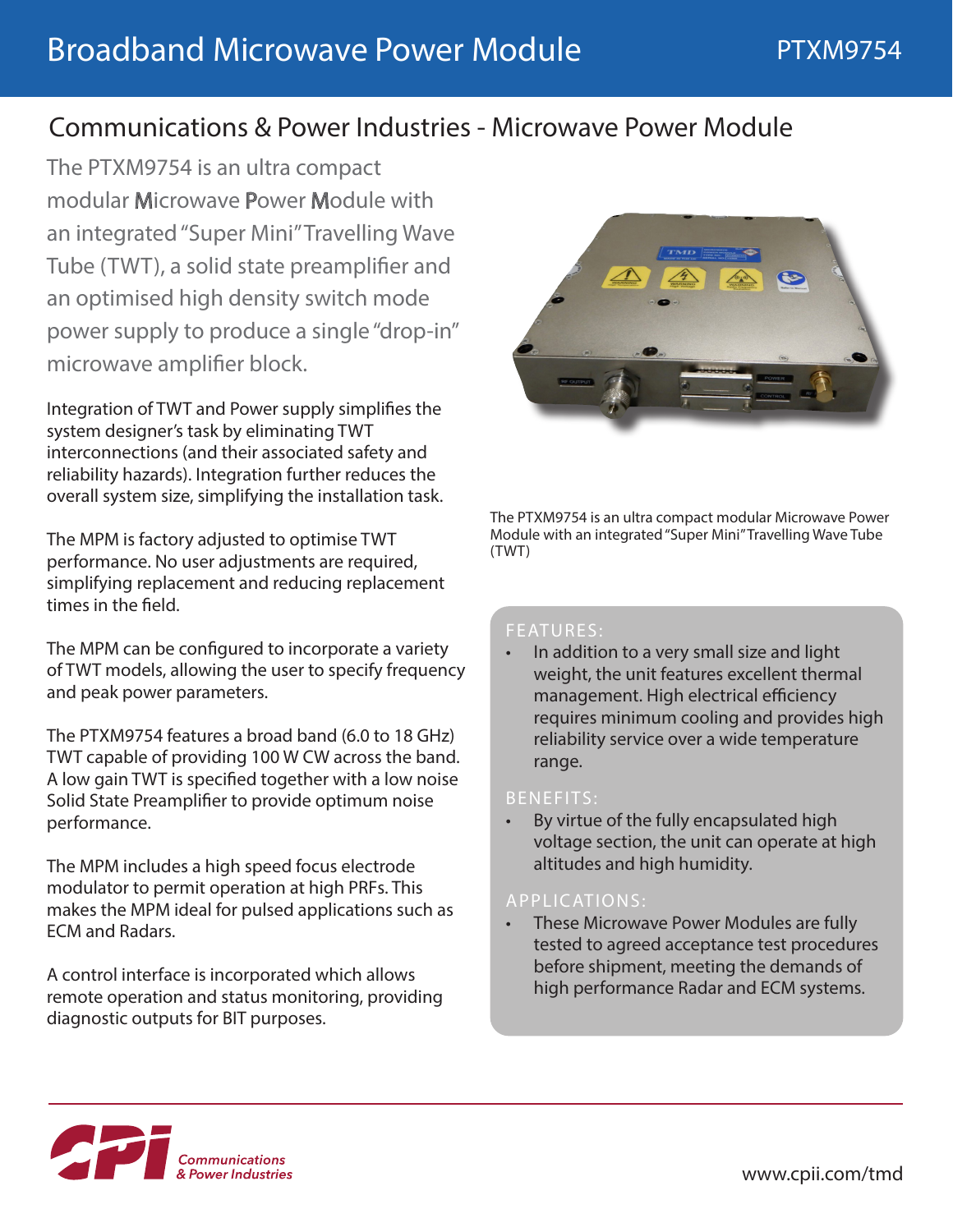# RF Characteristics

Typical Operating Characteristics for the MPM incorporating a 100W 6.0 to 18 GHz TWT Note 1.

| <b>Frequency Range</b>           | 6.0 to 18.0 GHz                          |
|----------------------------------|------------------------------------------|
| <b>RF Output Power</b>           | 100W minimum (+50.0                      |
| (Saturated)                      | dBm) (6.0 to 18.0 GHz                    |
| Duty Cycle                       | 100% max                                 |
| <b>Small Signal Gain</b>         | 63 dB nom, 58dB min,                     |
|                                  | 70dB max                                 |
| <b>RF Input Power</b>            | $0 \pm 1$ dBm                            |
| (for saturation)                 |                                          |
| Second Harmonic at saturation    |                                          |
| -3 dBc max                       | (from 6.0 GHz)                           |
| -6 dBc max                       | (from 7.5 to 10.0 GHz)                   |
| -10 dBc max                      | (from 10.0 to 18.0 GHz)                  |
| <b>Noise Power Density</b>       | -32 dBm/MHz max                          |
| (Beam On)                        |                                          |
| <b>Noise Power Density</b>       | -110 dBm/MHz max                         |
| (Beam Off)                       |                                          |
| Maximum spurious PM              | $-45$ dBc                                |
| measured in a 100 Hz             |                                          |
| bandwidth                        |                                          |
| <b>Phase Noise Power Density</b> |                                          |
|                                  | -100 dBc/Hz max at 1 kHz from carrier    |
|                                  | -110 dBc/Hz max at 10 kHz from carrier   |
|                                  | -120 dBc/Hz max at >100 kHz from carrier |
| Noise Figure                     | 15dB (typical)                           |
| <b>Input VSWR</b>                | $2.0:1$ max                              |
| <b>Output VSWR</b>               | $2.5:1$ max                              |

| <b>Load VSWR</b>             | 2.0:1 max (No damage)             |
|------------------------------|-----------------------------------|
| <b>Pulse Width</b>           | 0.1 to $\infty$ us (CW Operation) |
| Pulse Delay (ON com-         | 150 ns max                        |
| mand to RF Out)              |                                   |
| <b>Pulse Repetition Fre-</b> | 30 kHz max                        |
| quency (PRF)                 |                                   |

# Prime Power Requirements

| <b>Prime Power</b>       | 28 V DC Per MIL-STD-704E |
|--------------------------|--------------------------|
| <b>Power Consumption</b> | 540 W maximum            |

#### **Connectors**

| <b>Primary Power Input</b>    | D-sub, male, 15-way   |
|-------------------------------|-----------------------|
| Connector                     |                       |
| <b>Control and Monitoring</b> | D-sub, female, 15-way |
| Connector                     |                       |
| <b>RF Input Connector</b>     | <b>SMA Female</b>     |
| <b>RF Output Connector</b>    | <b>TNC Female</b>     |

# Control and Monitoring

| <b>Control Inputs</b> | HV ON                  |
|-----------------------|------------------------|
|                       | <b>RF ON</b>           |
|                       | <b>BATTLE OVERRIDE</b> |
| <b>Status Outputs</b> | HV OK                  |
|                       | <b>FAULT</b>           |
|                       | <b>WARMED UP</b>       |

Notes:

1 Other Characteristics are available to special



www.cpii.com/tmd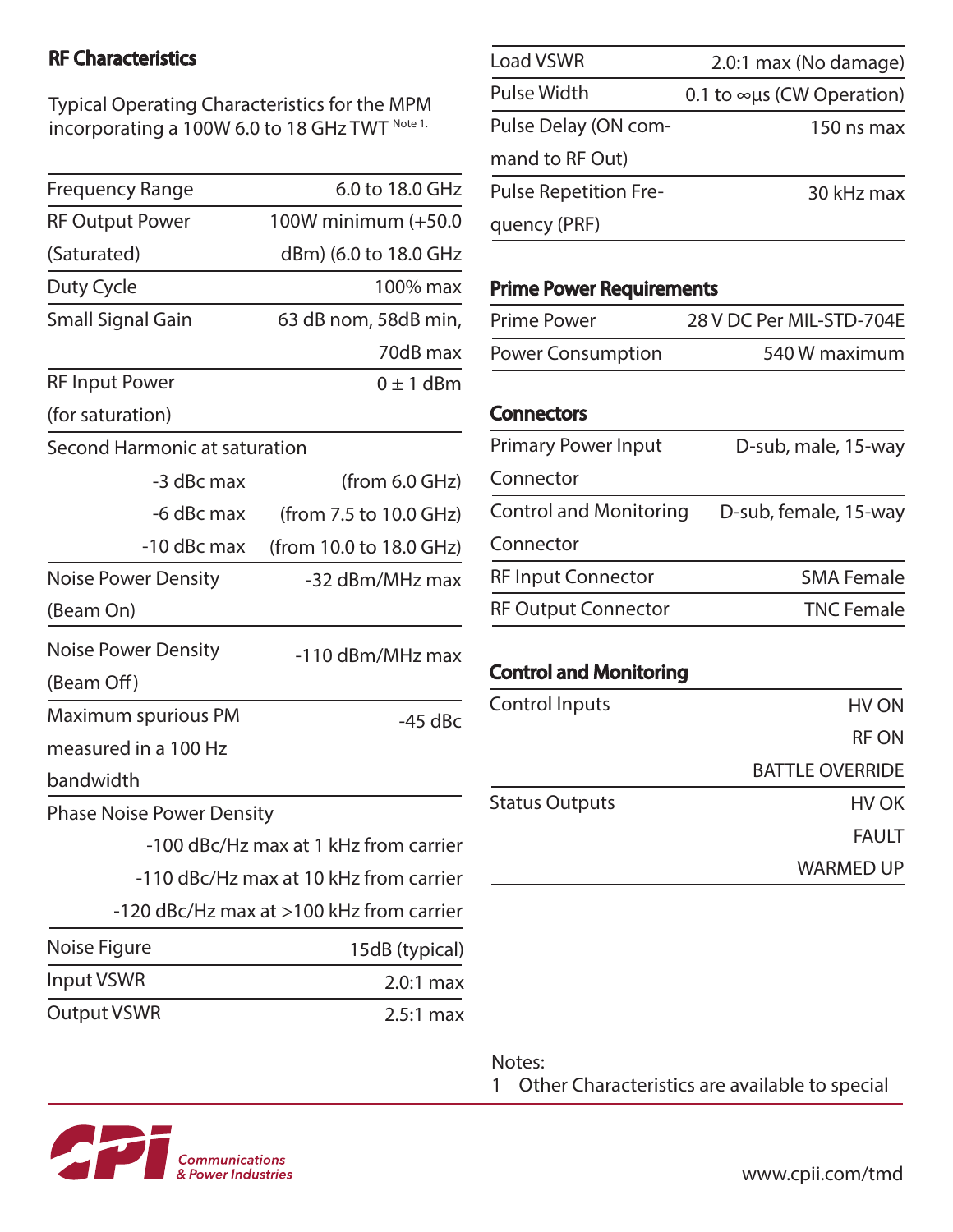## Fault Protection

Internal Built-in Test incorporated to monitor most TWT parameters and trip at collector overtemperature. MPM shuts down under fault conditions. Helix current can be monitored by the end user to aid TWT troubleshooting.

| <b>TWT Monitor Outputs</b> | <b>Helix Current</b>      |
|----------------------------|---------------------------|
| Heater Warmup              | 180 Seconds from          |
|                            | power up                  |
| <b>Automatic Restart</b>   | Auto-reset after fault is |
|                            | included (3 restarts).    |
|                            |                           |

# **Mechanical**

| Mechanical Outline |                                   |
|--------------------|-----------------------------------|
|                    | 203.2 x 196.85 x 35.6mm excluding |
|                    | fixings and connectors -45 dBc    |
| Weight             | 2.6 kg max                        |
| Orientation        | Any                               |
| Finish             | Nickel plated                     |
| Markings/Labels    | <b>Type Number Model</b>          |
|                    | Number Serial Number              |
|                    | Connector Ident.                  |
|                    | <b>Hazard Warning</b>             |
| Cooling            | Conduction, via base-             |
|                    | plate; +85°C maximum              |
|                    | collector temperature             |

# Options (available on request)

Alternative monitor outputs: TWT Overtemp, Cathode voltage, Standby indicator Additional control inputs: PSU sync signal Alternative prime power: 270V DC, 115V AC 60Hz

## Environmental

| <b>Ambient Temperature</b>   | $-25$ to $+85^{\circ}$ C                         |
|------------------------------|--------------------------------------------------|
| (operating)                  |                                                  |
| <b>Ambient Temperature</b>   | -40 to $+100^{\circ}$ C                          |
| (Non-operating)              |                                                  |
| <b>Baseplate Temperature</b> | 85°C maximum                                     |
| (MPM)                        | (operating)                                      |
| Altitude (Operating)         | $0 - 10,000$ ft                                  |
| Vibration                    | 0.04 g2/Hz 40 to 2000 Hz                         |
|                              | (Operating - 3 axes) -6dB/octave 1000 to 2000 Hz |
| Shock (3 axes)               | 20 g, 11 ms half sine                            |
| <b>Humidity</b>              | 90%, non-condensing                              |
| <b>EMC Performance</b>       | MIL-STD-461E- Requires ex-                       |
|                              | ternal EMC filter                                |